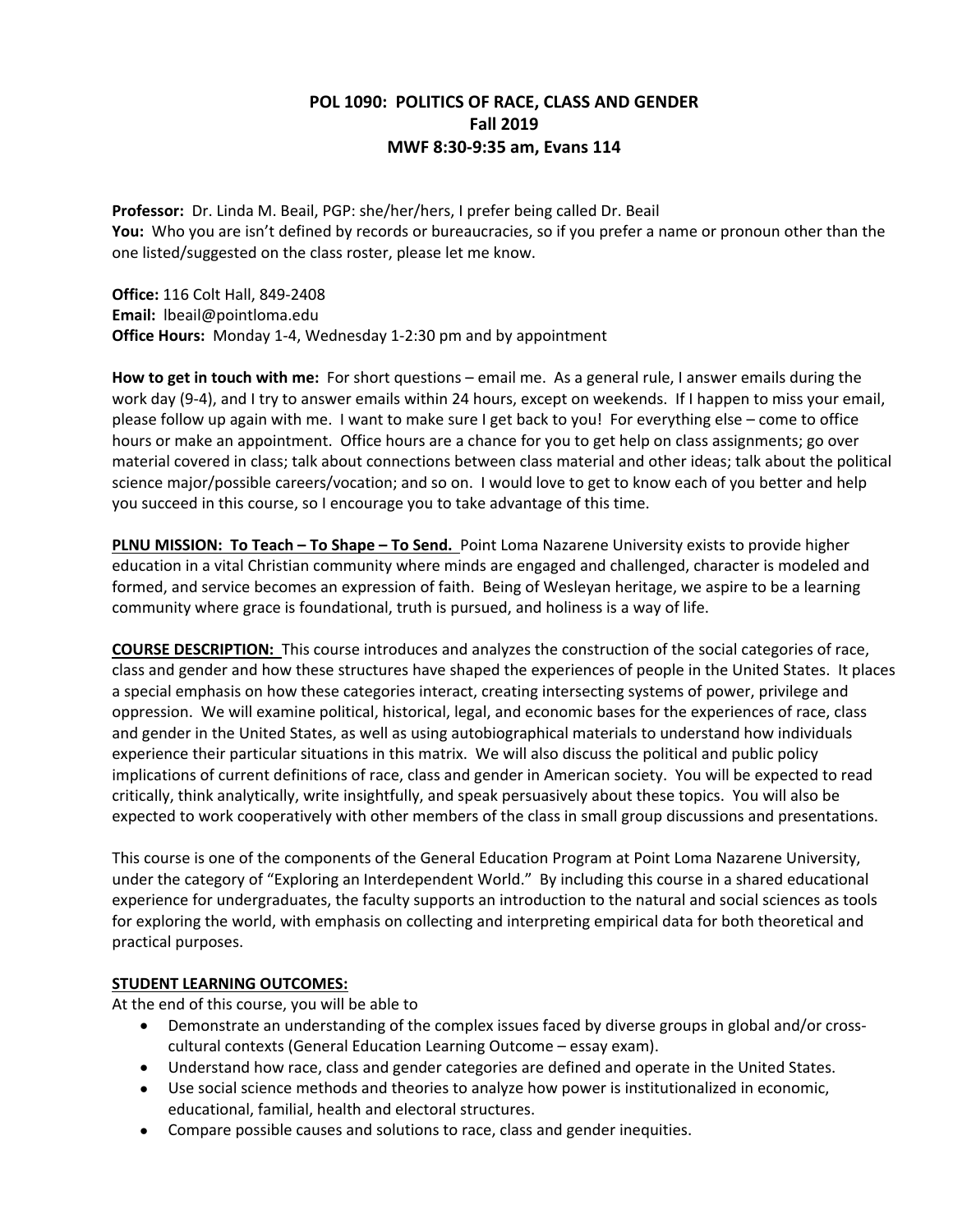- Evaluate the effectiveness of public policies using social science evidence and research, and explain how policies impact members of race, class and gender groups differently.
- Articulate the connections between your Christian faith, personal experiences & values, and social issues.



 *Intercultural Pathways (*IP) is a global citizenship skill-building program at PLNU. A desired marker of all PLNU graduates is that they are able to embody meaningful community engagement in a complex world which demands intercultural awareness and skills. IP endeavors to make clear the various ways you can navigate the multiple options at PLNU which will help you grow in intercultural competency. In addition, the program incentivizes your participation in coursework, forums and experiential programs that prepare you for meaningful intercultural engagement throughout your life. This course is part of the Intercultural Pathways program.

# **PLNU ATTENDANCE AND PARTICIPATION POLICY**

Regular and punctual attendance at all classes is considered essential to optimum academic achievement. If the student is absent from more than 10 percent of class meetings, the faculty member can file a written report which may result in de-enrollment. If the absences exceed 20 percent, the student may be de-enrolled without notice until the university drop date or, after that date, receive the appropriate grade for their work and participation. See Academic Policies in the Undergraduate Academic Catalog.

The norm course time ratio for university is 3:1 (3 hours of preparation per each (1) class credit unit). That means I expect you are spending about 3.25 hours in class each week and 9.75 hours reading or studying for our course outside of class time. I have designed the readings and assignments with this in mind.

# **\*\* Please note: all communication outside of class will be sent to your PLNU e-mail account. It is absolutely necessary that you regularly check your email for any announcements regarding this class. \*\***

# **PLNU ACADEMIC HONESTY POLICY**

Students should demonstrate academic honesty by doing original work and by giving appropriate credit to the ideas of others. Academic dishonesty is the act of presenting information, ideas, and/or concepts as one's own when in reality they are the results of another person's creativity and effort. A faculty member who believes a situation involving academic dishonesty has been detected may assign a failing grade for that assignment or examination, or, depending on the seriousness of the offense, for the course. Faculty should follow and students may appeal using the procedure in the university Catalog. See **Academic Policies** for definitions of kinds of academic dishonesty and for further policy information.

# **FINAL EXAMINATION POLICY**

Successful completion of this class requires taking the final examination **on its scheduled day**. The final examination schedule is posted on the Class Schedules site. No requests for early examinations or alternative days will be approved.

# **PLNU COPYRIGHT POLICY**

Point Loma Nazarene University, as a non-profit educational institution, is entitled by law to use materials protected by the US Copyright Act for classroom education. Any use of those materials outside the class may violate the law.

# **PLNU ACADEMIC ACCOMMODATIONS POLICY**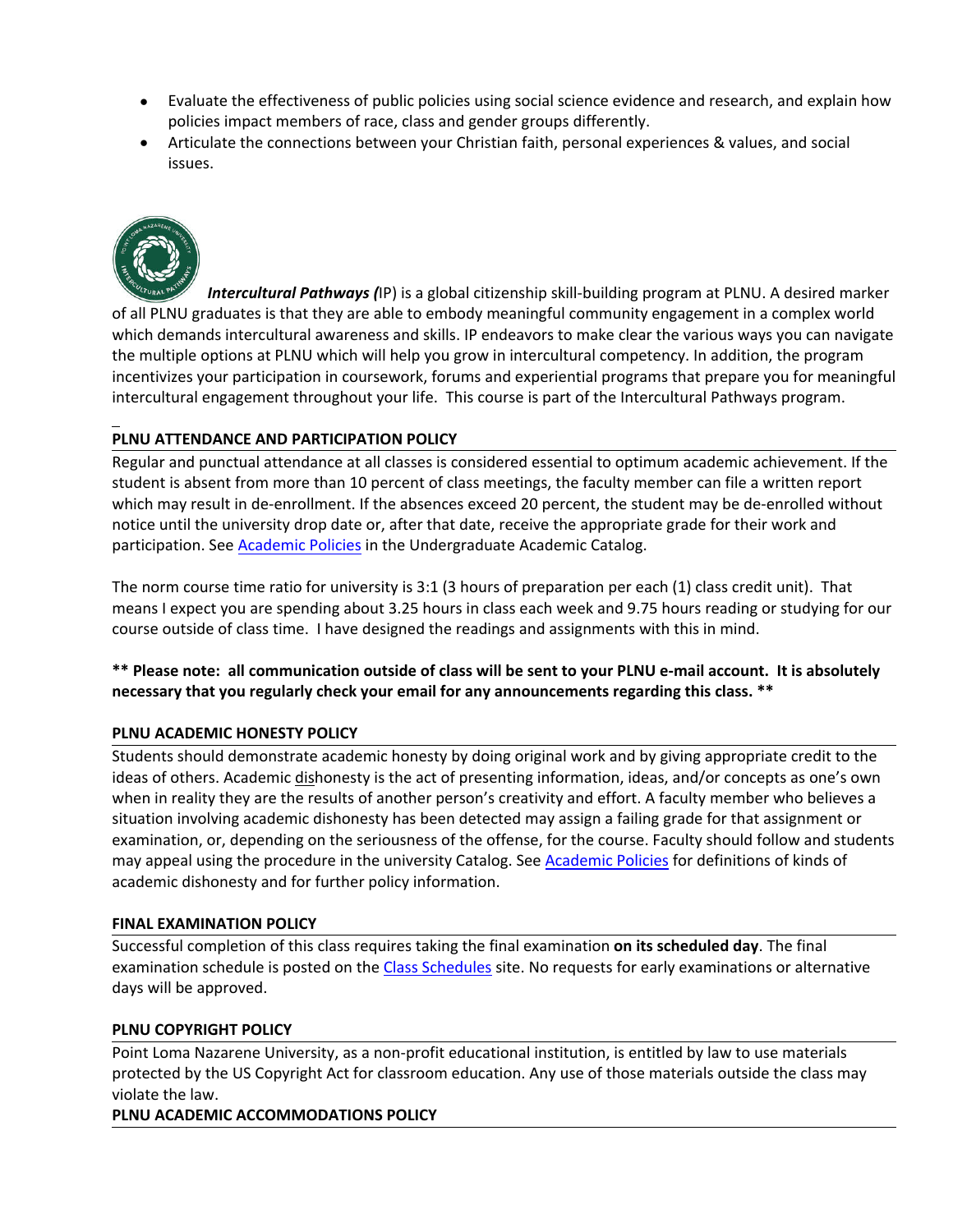While all students are expected to meet the minimum standards for completion of this course as established by the instructor, students with disabilities may require academic adjustments, modifications or auxiliary aids/services. At Point Loma Nazarene University (PLNU), these students are requested to register with the Disability Resource Center (DRC), located in the Bond Academic Center. (**DRC@pointloma.edu** or 619-849-2486, hours Monday-Friday 8 am-4:30 pm). The DRC's policies and procedures for assisting such students in the development of an appropriate academic adjustment plan (AP) allows PLNU to comply with Section 504 of the Rehabilitation Act and the Americans with Disabilities Act. Section 504 (a) prohibits discrimination against students with special needs and guarantees all qualified students equal access to and benefits of PLNU programs and activities. After the student files the required documentation, the DRC, in conjunction with the student, will develop an AP to meet that student's specific learning needs. The DRC will thereafter email the student's AP to all faculty who teach courses in which the student is enrolled each semester. The AP must be implemented in all such courses.

If students do not wish to avail themselves of some or all of the elements of their AP in a particular course, it is the responsibility of those students to notify their professor in that course. PLNU highly recommends that DRC students speak with their professors during the first two weeks of each semester about the applicability of their AP in that particular course and/or if they do not desire to take advantage of some or all of the elements of their AP in that course.

# **CAMPUS RESOURCES**

The **PLNU Tutoring Center** offers support with everything you need to succeed — whether it's learning study strategies and test-taking techniques, getting help from a tutor, using technology to read and write, or editing a research paper. They also offer individual or small group tutorial sessions and special review sessions before exams for several courses. These services are **free** for PLNU undergraduate students. You should schedule appointments 24 hours in advance by phone, email, or in person. The Tutoring Center is located in Bond Academic Center and can be reached at (619) 849-2593 or tutorialservices@pointloma.edu. Their hours are Monday/Wednesday 11 am – 8 pm; Tuesday/Thursday 9 am – 8 pm; and Friday 11 am – 3 pm. Some helpful study strategies that may assist you in this course can be found here:

https://www.vox.com/2014/6/24/5824192/study-smarter-learn-better-8-tips-from-memory-researchers.

**Research librarians** are available to help you with your research papers and projects in Ryan Library. You can reach them by phone at (619) 849-2337, by text at (619)592-8884, or by email at reflib@pointloma.edu. To search the library for books and articles, please visit their main website at https://libguides.pointloma.edu/ryanlibrary.

**The Wellness Center** is available for medical, counseling and nutrition services to students. Many college students experience strained relationships, stress, anxiety, depression, physical health challenges, and other barriers to learning. The Wellness Center offers help and resources to deal with these kind of issues. The Wellness Center is located on the first floor of Nicholson Commons and is open Monday-Friday, 8 am-12:30 pm and 1:30-4 pm. They can be reached at sdwellnesscenter@pointloma.edu or at (619)849-2574. In an emergency after hours, call 911 and PLNU Public Safety at (619)849-2525.

**Title IX at PLNU:** As an instructor, one of my responsibilities is to help create a safe learning environment on our campus. It is my goal that you feel able to share information related to your life experiences in classroom discussions, in your written work, and in our one-on-one meetings. I will seek to keep any information you share private to the greatest extent possible. You should know that I have a mandatory reporting responsibility under PLNU policy and federal law, and am required to share any information I receive regarding sexual harassment, discrimination, and related conduct with PLNU's Title IX Coordinator.

PLNU strives to provide a learning and living environment that promotes safety, transparency, personal integrity, civility, mutual respect, and freedom from unlawful discrimination or sexual harassment. Detailed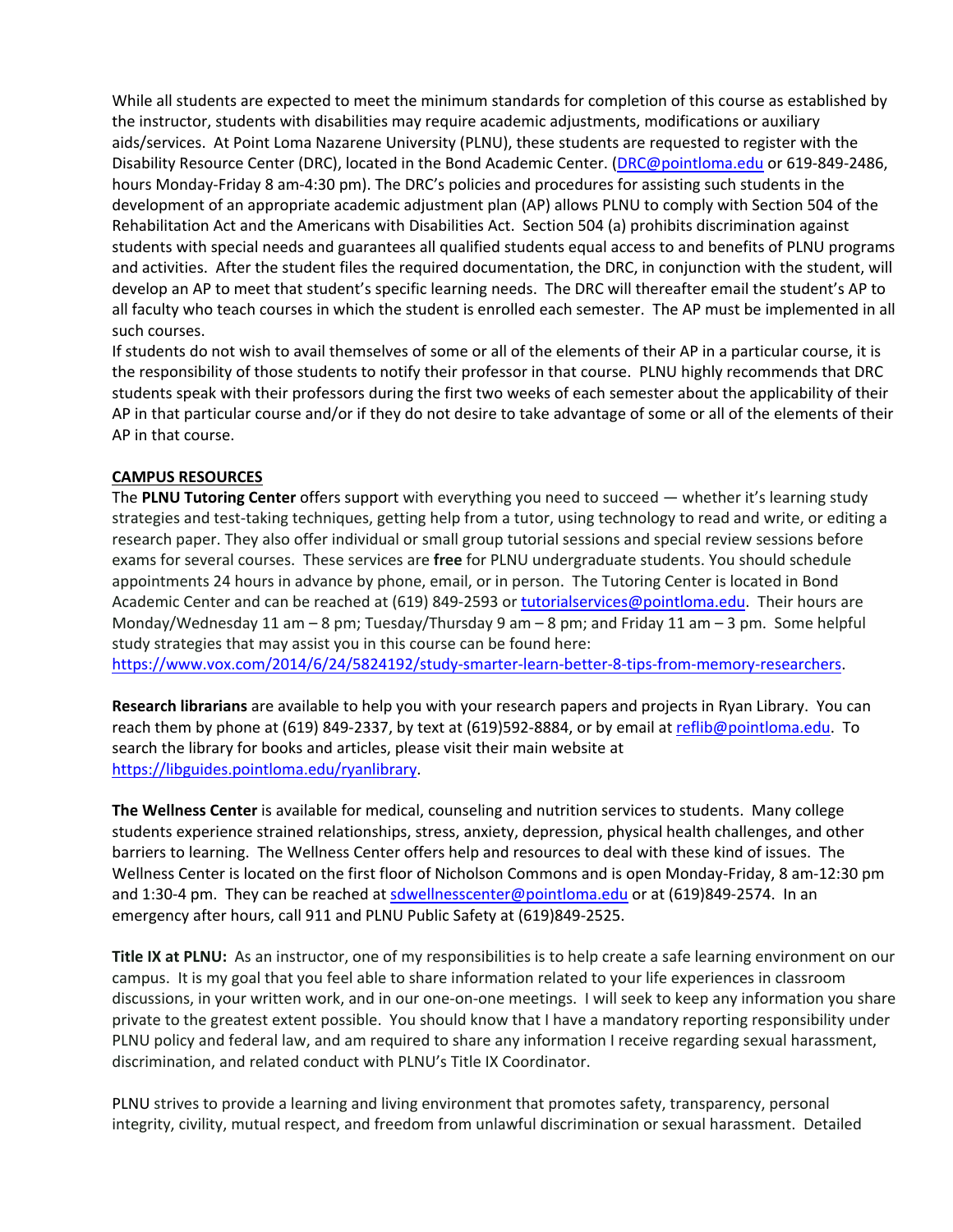information on discrimination, harassment, and sexual assault policies and processes for getting help and for reporting are available at https://www.pointloma.edu/title-ix. PLNU's Title IX Coordinator is Dr. Caye Smith, Vice President for Student Development (619-849-2479, Room 303 Nicholson Commons). The Title IX office will seek to maintain your privacy to the greatest extent possible, but cannot guarantee absolute confidentiality. Students can receive *confidential* support (with the exception of a few critical situations) from the Wellness Center (619-849-2574) or campus pastors in the Office of Spiritual Development (619-849-2655).

# **STYLE GUIDELINES**

In political science, the most common form of citations is the **"author-date" format** from the **Chicago Manual of Style**. Please use this style in any work for this class. Examples can be found at: http://www.chicagomanualofstyle.org/tools\_citationguide.html.

Because of the changing standards of English usage, language that refers appropriately to all persons (inclusive of gender) should be used whenever possible. Some simple guidelines include replacing "man" or "mankind" with "humanity," "humankind," "persons," or "people." "He," "him" and "his"--when not referring to an actual male person -can be replaced with "he or she," "him or her," or "hers or his," or the singular "they," "them," and "their" is also grammatically appropriate. Gender specific terms may be replaced by their current alternatives: for example, "Congressman" has been correctly replaced by "Congressperson" or "member of Congress," etc. As it is becoming more prevalent and more considerate to refer to persons by the gender pronouns they prefer, when possible, I appreciate your kindness in using gendered language that feels respectful and hospitable to each person.

# **IN-CLASS EXPECTATIONS**

While coming to this class will hopefully be an enjoyable experience, it is not like attending a movie, viewing a sporting event, or watching television; your respectful behavior and engaged attention is expected at all times. Class time is precious. It is our opportunity to interact, discuss, and create knowledge together. It is not a passive experience, but one that you should be ready to participate actively in.

In this spirit, here are a few basic expectations to make the most of our class time together: Please be on time to class each day. Cell phones should be turned off during class time, and no electronic devices (including laptop computers and iPads) may be used to surf the web, check email, text, network on

Instagram/Facebook/Twitter/etc., play games, watch videos, or engage in other multi-tasking activities during class; this is distracting to your classmates and the instructor. Because of this, and because of research showing the greater value of taking notes by hand rather than using a computer

(http://www.scientificamerican.com/article/a-learning-secret-don-t-take-notes-with-a-laptop/), **I am asking students NOT to use laptops during class at all**. Please see me privately if there are extenuating circumstances that you feel might necessitate using a computer during class and we can discuss possible limited adjustments to this policy.

Please do not leave the room (for a drink, to use the restroom, etc.) unless it is absolutely necessary. No one is allowed to leave the classroom for ANY reason whatsoever during exam periods. My expectation is that we will all strive to treat one another with respect, kindness and professionalism, which includes listening carefully and responding thoughtfully and with grace to the thoughts and opinions of our colleagues. All of these behaviors will lead to a more fruitful learning environment for all of us.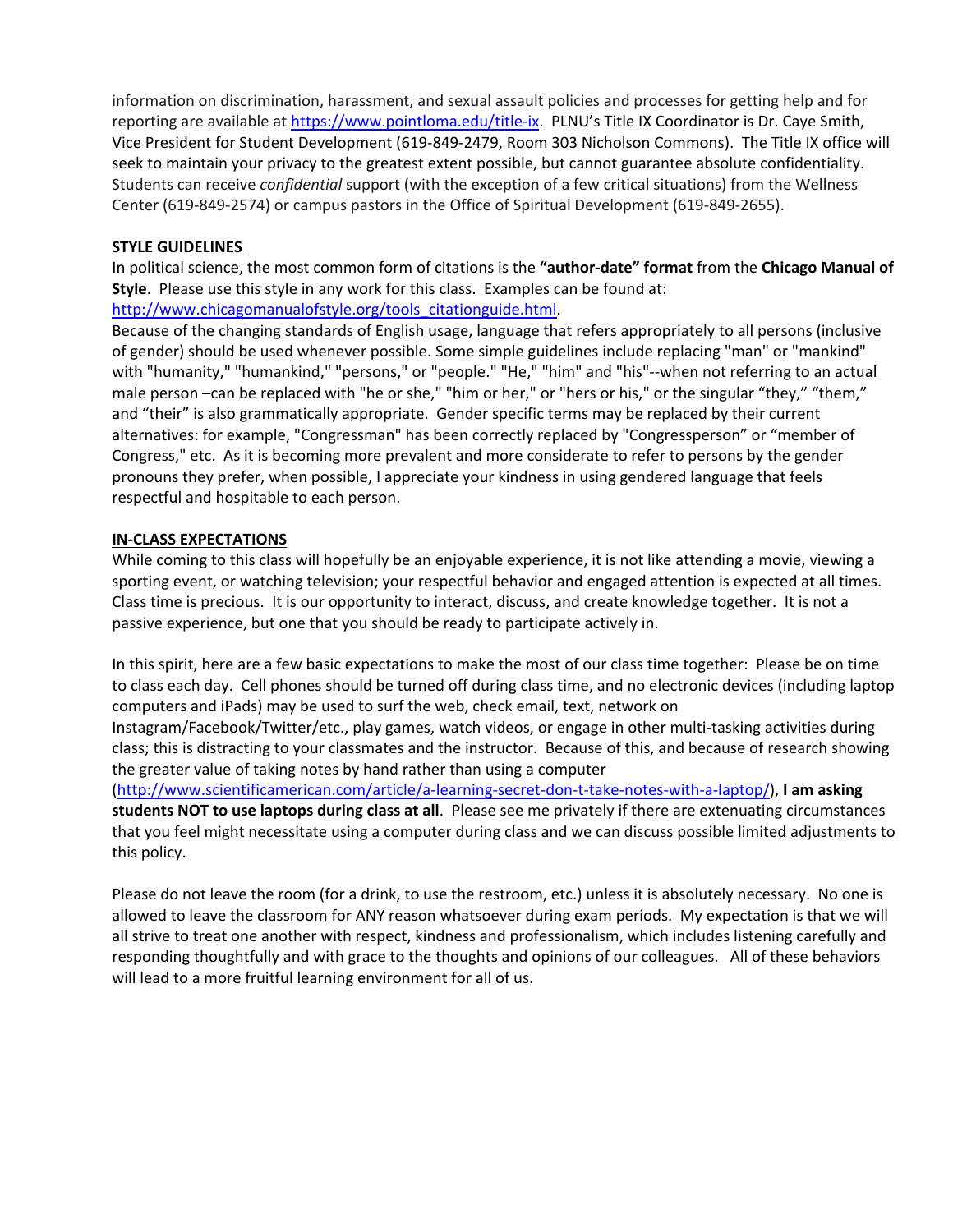#### **COURSE REQUIREMENTS:**

Weekly short writing assignments and participation in class discussion – 23% of course grade Midterm exam -- 20% Final exam – 25% Policy analysis paper – 20% Experiential and service learning reflection – 12%

Exam and due dates are noted on the syllabus. Please make special arrangements with the instructor ahead of time if you have a problem completing any of the requirements at the scheduled time, as absolutely **no make-up exams will be given**. Any written assignment turned in late will be penalized one letter grade (10% of the assignment's worth) for each calendar day that it is late.

#### **GRADING SCALE:**

| Α  | 93-100%   |
|----|-----------|
| А- | 90-92%    |
| B+ | 87-89%    |
| B  | 83-86%    |
| B- | 80-82%    |
| C+ | 77-79%    |
| С  | 73-76%    |
| C- | 70-72%    |
| D+ | 67-69%    |
| D  | 63-66%    |
| D- | 60-62%    |
| F  | $0 - 59%$ |

# **COURSE TEXTS:**

Paula Rothenberg, ed. *Race, Class and Gender in the United States*. 10th edition. Worth, 2016. Robert Putnam, *Our Kids: The American Dream in Crisis.* Simon & Schuster, 2015. Chris Heuertz and Christine Pohl, *Friendship at the Margins*. Intervarsity, 2010. Articles and podcasts online as assigned – please see our course Canvas site online. For help with accessing the

Canvas site for POL1090, please check out

https://community.canvaslms.com/community/answers/guides.

Documentary films as assigned (via link online or in class).

#### **COURSE OUTLINE (subject to revision as the semester unfolds):**

# **I. DEFINING RACE, GENDER AND CLASS**

- **September 4: Introduction**
- **September 6: The politics of race in America** Tim Layden, "Does Anyone Remember the Titans?" *Sports Illustrated,* October 15, 2001

# **September 9: The politics of race**

Rothenberg part I, chapter 1 – "Racial Formations," Michael Omni and Howard Winant Rothenberg part I, chapter 3 - "How Jews became White Folks," Karen Brodkin Rothenberg part VII, chapter 10 – "The Black Codes," W.E.B. DuBois Rothenberg part VII, chapter 11 – "Chinese Exclusion Act" Bonnie Tsui, "Choose Your Own Identity," *New York Times,* December 14, 2015 at http://www.nytimes.com/2015/12/14/magazine/choose-your-own-identity.html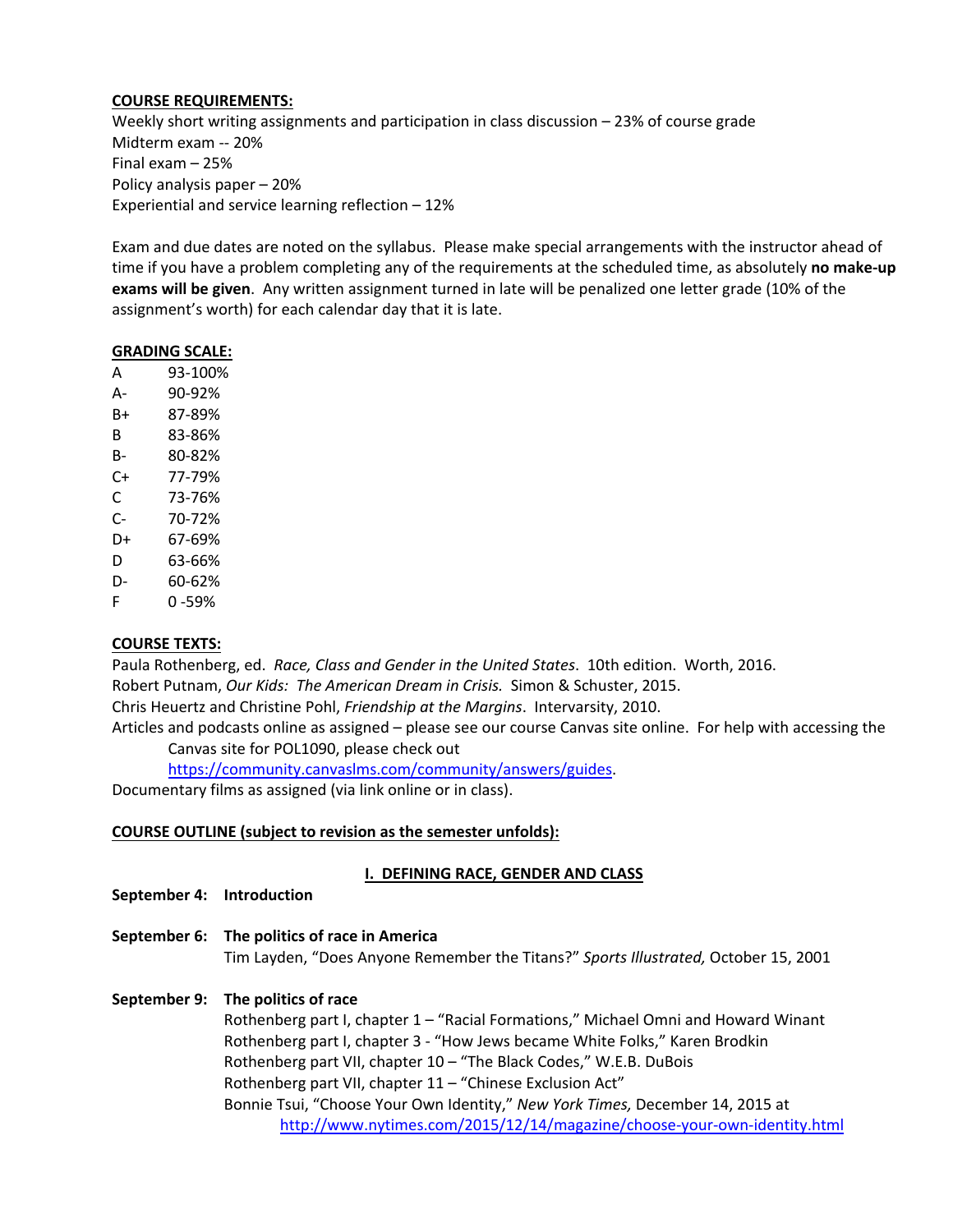#### **September 11: The politics of racism**

Rothenberg part II, chapter 1 – "Defining Racism: Can We Talk?," Beverly Tatum Before coming to class, watch "A Class Divided" (segments 1-3, minutes 1-27) at http://www.pbs.org/wgbh/pages/frontline/shows/divided/

- **September 13:** Rothenberg part II, chapter 2 -- "Color-Blind Racism," Eduardo Bonilla-Silva Rothenberg part II, ch 9 – "White Privilege: Unpacking the Invisible Knapsack," Peggy MacIntyre Rothenberg part VI, chapter 7 – "You are in the dark, in the car. . .," Claudia Rankine
- **September 16:** Ijeomo Oluo, "What if I talk about race wrong?" (pp 37-52) on Canvas site Ijeomo Oluo, "What are microaggressions?" (pp 168-178) – on Canvas site

# **September 18: The politics of gender**

Rothenberg part I, chapter 5 – "Night to His Day: Social Construction of Gender," Judith Lorber Rothenberg part I, chapter 6 – "Masculinity as Homophobia: Fear, Shame and Silence in the Construction of Gender Identity," Michael Kimmel

#### **September 20: The politics of sexism**

Rothenberg part II, chapter 4 – "Oppression," Marilyn Frye Melanie Tannenbaum, "The Problem When Sexism Just Sounds So Darn Friendly," April 2, 2013, at http://blogs.scientificamerican.com/psysociety/2013/04/02/benevolent-sexism/

**September 23: Difference into Dominance** Rothenberg part VIII, chapter 2 – "Am I Thin Enough Yet?," Sharlene Hesse-Biber Rothenberg part I, chapter 9 – "Disability and the Justification of Inequality," Douglas Baynton Rothenberg part I, chapter 10 – "Domination and Subordination," Jean Baker Miller

# **September 25: The politics of class** Robert Putnam, *Our Kids* chapter 1 (pp. 1-45)

**September 27:** Rothenberg part II, chapter 6 – "Class in America 2012," Gregory Mantsios Annie Lowrey, "Changed Life of the Poor," *New York Times* April 30, 2014 at http://www.nytimes.com/2014/05/01/business/economy/changed-life-of-the-poor-squeak-byand-buy-a-lot.html Tressie McMillan Cottom, "The Logic of Stupid Poor People" at http://tressiemc.com/2013/10/29/the-logic-of-stupid-poor-people/

**September 30:** Jodi Kantor, "Working Anything but 9 to 5," *New York Times,* August 13, 2014 at http://www.nytimes.com/interactive/2014/08/13/us/starbucks-workers-scheduling-hours.html Rothenberg part 1, chapter 8 – "Debunking the pathology of poverty," Susan Greenbaum Rothenberg part V, chapter 9 – "The New Face of Hunger," Tracie McMillan

# **II. RACE, CLASS, AND GENDER IN PUBLIC POLICY AND SOCIAL INSTITUTIONS**

**October 2: The politics of economics** Before coming to class this morning, please watch all of *Chicano! Struggle in the Fields* documentary : https://www.youtube.com/watch?v=KIHCdjpFPrw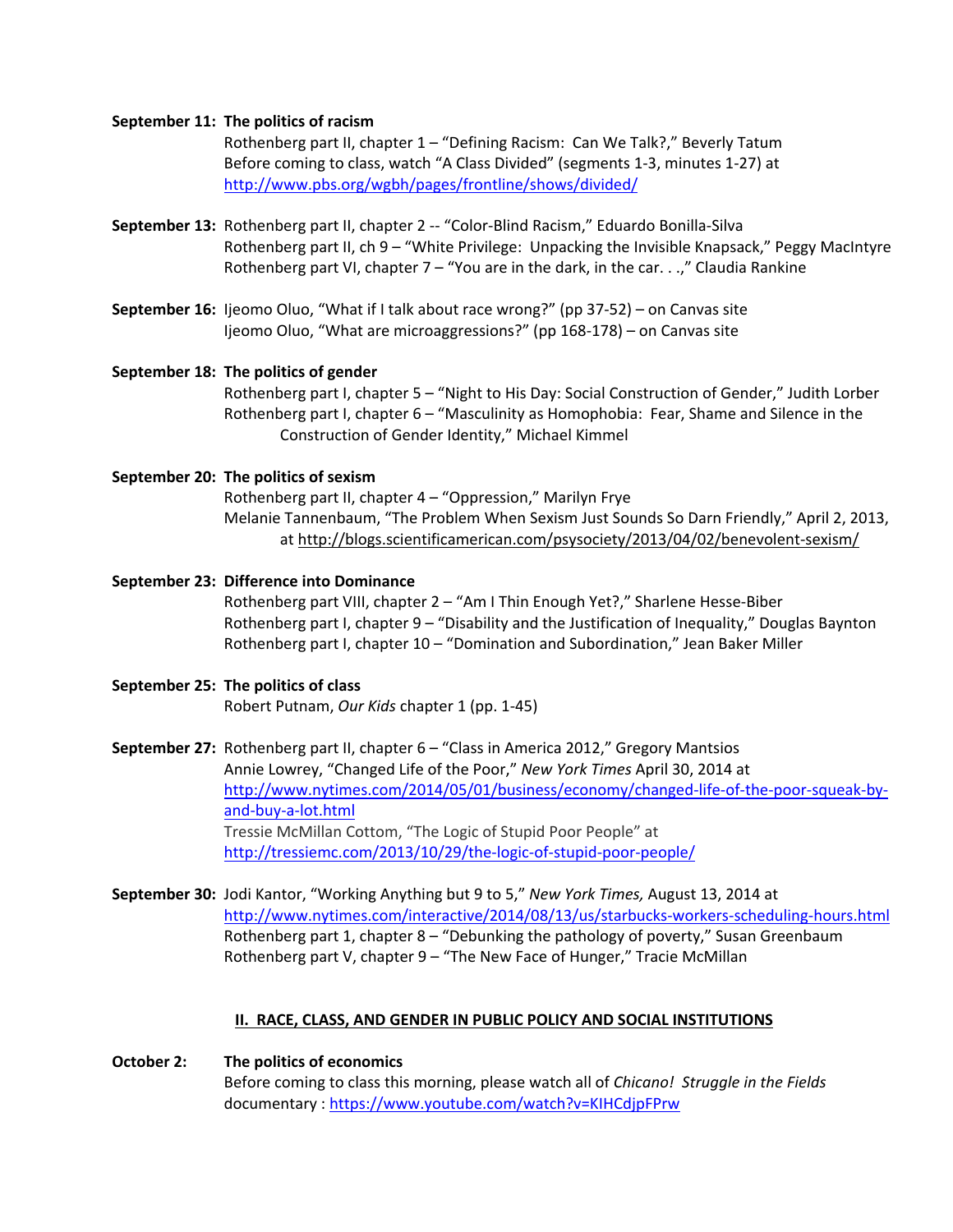- **October 4:** Listen to "The Economy that Slavery Built," 1619 Podcast at https://www.nytimes.com/2019/08/30/podcasts/1619-slavery-cotton-capitalism.html Read "Nine Charts about Wealth Inequality in America" at https://apps.urban.org/features/wealth-inequality-charts/ Rothenberg part V, chapter 4 – "The New Latino Underclass," Douglas Massey Rothenberg part V, chapter 5 – "For Asians Wealth Stereotypes Don't Fit Reality," Seth Wessler
- **October 7:** Rothenberg part V, chapter 6 "Gender and the Black Jobs Crisis," Linda Burnham Rothenberg part V, chapter 7 – "Valuing Domestic Work," Ai-jen Poo Parker and Funk, "Gender Discrimination Comes in Many Forms," Pew Research Center, December 14, 2017 at http://www.pewresearch.org/facttank/2017/12/14/gender-discrimination-comes-in-many-forms-for-todaysworking-women/ Claire Miller, "The Motherhood Penalty" at http://www.nytimes.com/2014/09/07/upshot/a
	- child-helps-your-career-if-youre-a-man.html
- **October 9:** William Julius Wilson, "When Work Disappears," *The New York Times Magazine*, 8/18/96

# **October 11: The politics of housing**

John Eligon and Robert Gebeloff, "Affluent and Black, and Still Trapped by Segregation," *New York Times* 8/20/2016 at http://www.nytimes.com/2016/08/21/us/milwaukeesegregation-wealthy-black-families.html

Matthew Desmond, "Forced Out," *New Yorker* 2/8/2016 at http://www.newyorker.com/magazine/2016/02/08/forced-out

**October 14: The politics of health and healthcare** Rothenberg part V, chapter 11 – "Cause of Death: Inequality," Alejandro Reuss Rothenberg part IV, chapter 14 – "More Blacks Live with Pollution" Rothenberg part IV, chapter 7 – "My Black Skin Makes My White Coat Vanish," M. Lumumba-Kasongo Damon Tweedy, "The Case for Black Doctors" at http://www.nytimes.com/2015/05/17/opinion/sunday/the-case-for-black-doctors.html

**October 16: The politics of maternal health** Linda Villarosa, "A Life-or-Death Crisis for Black Mothers" – listen at https://www.nytimes.com/2018/05/11/podcasts/the-daily/mortality-black-mothersbabies.html, or read at https://www.nytimes.com/2018/04/11/magazine/black-mothers-babiesdeath-maternal-mortality.html

**October 18: Politics of addressing public health problems** Dan Charles, "How Double Bucks for Food Stamps Conquered Capitol Hill" at http://www.npr.org/sections/thesalt/2014/11/10/361803607/how-double-bucks-forfood-stamps-conquered-capitol-hill

Maria LaMagna, "People on food stamps may no longer be able to shop at farmers' markets," *Market Watch*, July 17, 2018 at https://www.marketwatch.com/story/people-on-foodstamps-may-no-longer-be-able-to-shop-at-farmers-markets-2018-07-16

Rothenberg part IV, chapter 13 – "Sex Crimes on Campus," Dave Gustafson

Laura Starecheski, "The Power of the Peer Group in Preventing Campus Rape," NPR August 18, 2014, listen to *OR* read story at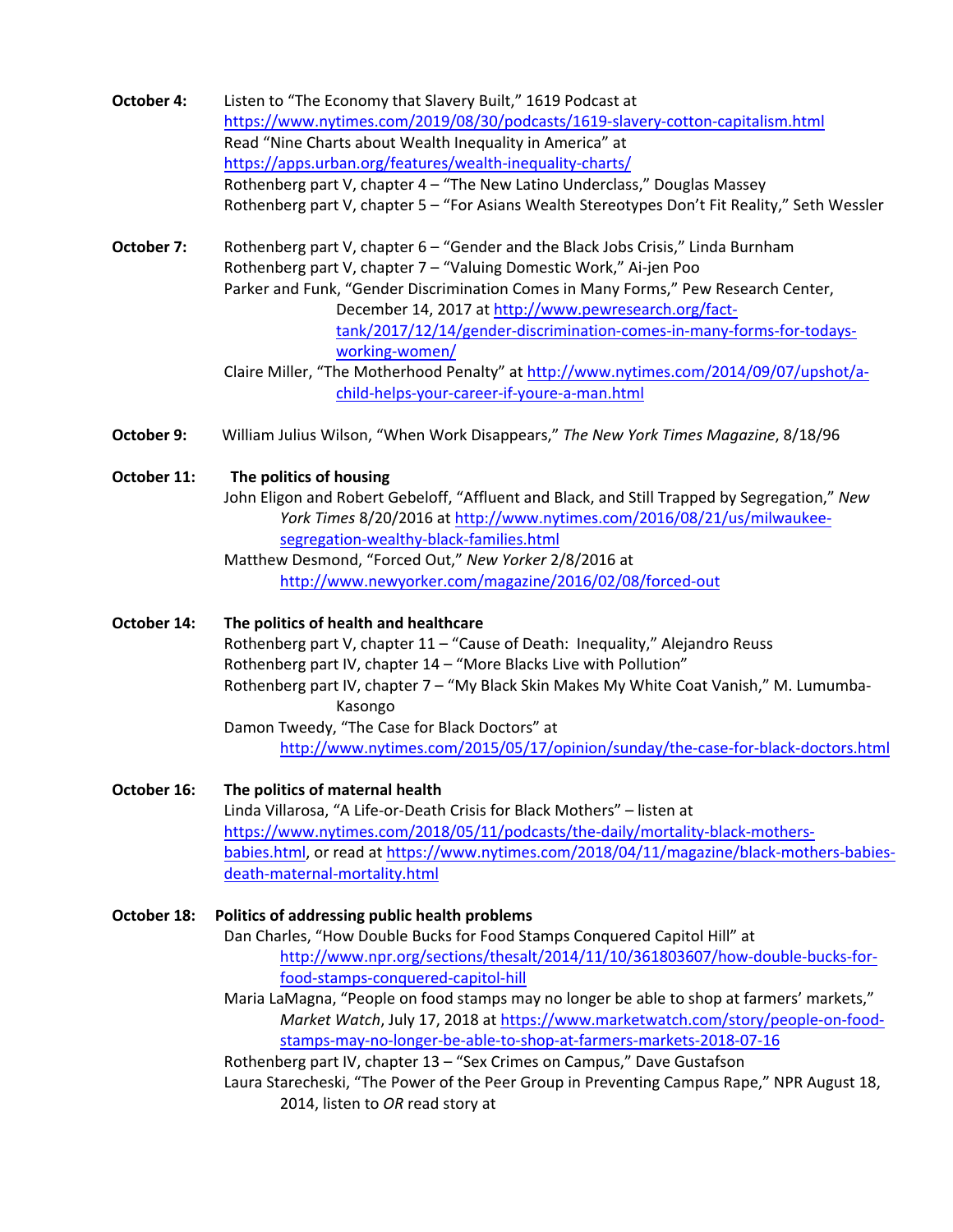http://www.npr.org/blogs/health/2014/08/18/339593542/the-power-of-the-peergroup-in-preventing-campus-rape

- **October 21:** *MIDTERM EXAM*
- **October 23: "Crossing the Lines" Conference on campus**
- **October 25: FALL BREAK, no class meeting**
- **October 28: The politics of reproduction and families** Putnam, *Our Kids* chapter 2
- **October 30:** Reading from Kathryn Edin, *Promises I Can Keep* on teenage pregnancy (on Canvas)
- **November 1:** Rothenberg part II, ch. 7 "Unequal Childhoods: Class, Race and Family Life," Annette Lareau Putnam, *Our Kids* chapter 3

**November 4: The politics of education** Rothenberg part VIII, chapter 5 – "Still Separate, Still Unequal: America's Educational Apartheid," Jonathan Kozol Rothenberg part IV, chapter 11 - "The Segregated Classrooms of a Proudly Diverse School" EITHER Read "Segregation Now" at http://www.theatlantic.com/features/archive/2014/04/segregation-now/359813/ OR listen to http://www.thisamericanlife.org/radio-archives/episode/562/the-problem-we-alllive-with

- **November 6:** Putnam, *Our Kids* chapter 4 (pp. 135-190)
- **November 8:** Claire Cain Miller, "Does Teacher Diversity Matter?" at https://www.nytimes.com/2018/09/10/upshot/teacher-diversity-effect-students-learning.html? Jennifer Oldham, "In Booming State, Public Schools Grapple with Asbestos, Leaks and Four-Day Weeks," at https://www.washingtonpost.com/local/education/in-a-booming-state-publicschools-grapple-with-asbestos-leaks-and-four-day-weeks/2019/03/07/18412946-3fa8-11e9- 9361-301ffb5bd5e6\_story.html

**November 11: The politics of the criminal justice system**  Rothenberg part IV, chapter 2 – "The New Jim Crow: Mass Incarceration in the Age of Color Blindness," Michelle Alexander *XIIIth* documentary film

**November 13:** Rothenberg part V, chapter 10 – "Race, Disability, and the School to Prison Pipeline," J. Hing Rothenberg part VI, chapter 4 – "Between the World and Me," Ta-Nehisi Coates **POLICY ANALYSIS RESEARCH PAPER TOPIC & BIBLIOGRAPHY DUE on Canvas by noon today**

**November 15:** Sendhil Mullainathan, "Ban the Box?," *New York Times* August 19, 2016 at http://www.nytimes.com/2016/08/21/upshot/ban-the-box-an-effort-to-stop-discriminationmay-actually-increase-it.html Stacy Teicher Khaderoo, "Restorative Justice: One High School's Path to Reducing Suspensions by Half," *Christian Science Monitor,* March 31, 2013 at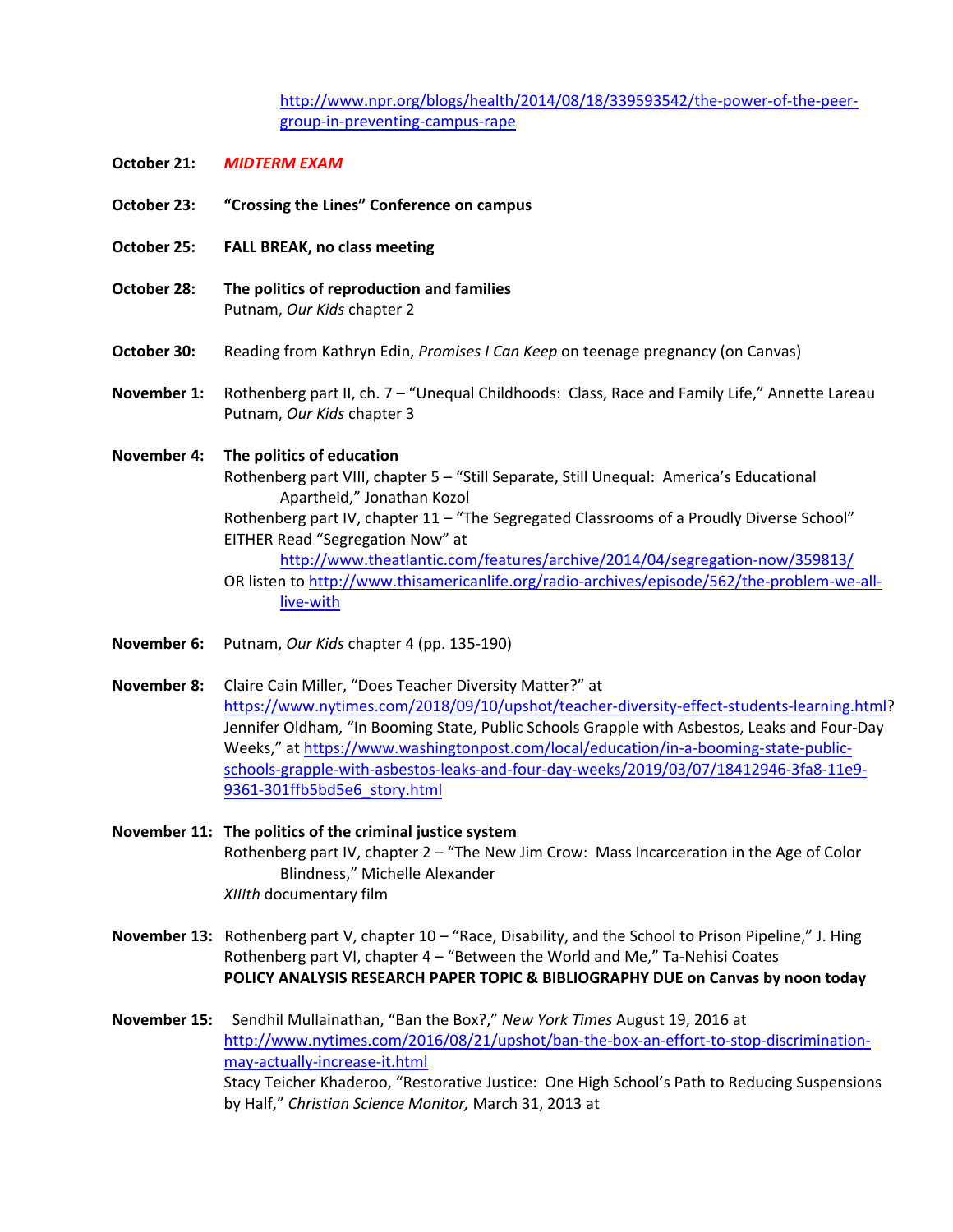https://www.csmonitor.com/USA/Education/2013/0331/Restorative-justice-One-high-school-spath-to-reducing-suspensions-by-half Thomas Fuller, "California is First State to Scrap Cash Bail," August 28, 2018, at https://www.nytimes.com/2018/08/28/us/california-cash-bail.html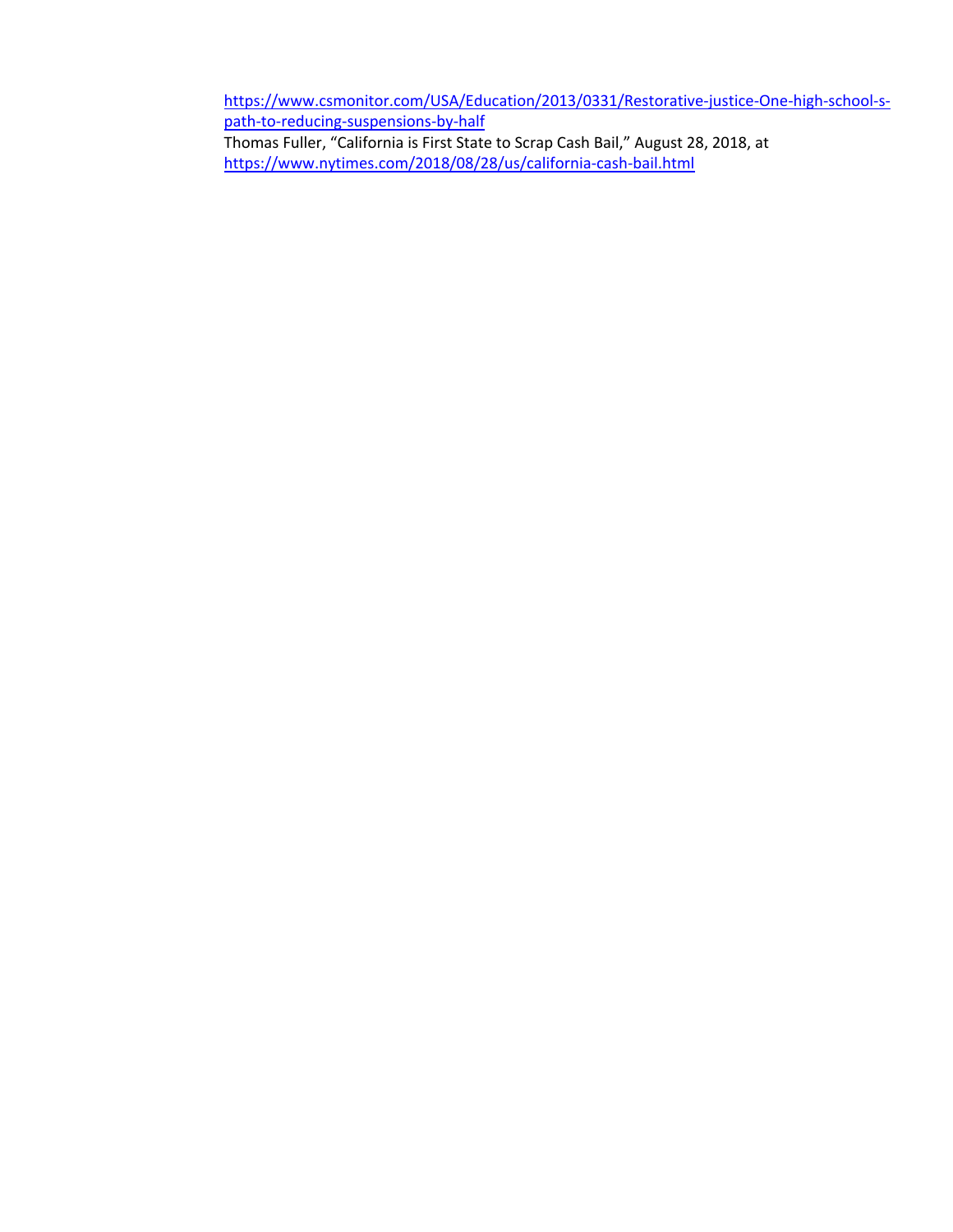#### **November 18: The politics of voting and elections**

Rothenberg part V, chapter 12 – "Inequality Undermines Democracy," Eduardo Porter Levine and Paterson, "How Voting Laws Have Changed Since 2016," June 25, 2018, ProPublica at https://projects.propublica.org/graphics/voting-changes-2018

Vann Newkirk, "How Shelby County v. Holder Broke America," July 10, 2018, *The Atlantic* at https://www.theatlantic.com/politics/archive/2018/07/how-shelby-county-brokeamerica/564707/?utm\_campaign=theatlantic&utm\_source=facebook&utm\_medium=social&utm\_content=editpromo&utm\_term=2018-07-10T15%3A00%3A2

# **November 20 - November 22: Women in politics: Making a difference?**

Claire Cain Miller, "Women Actually Do Govern Differently," 11/10/16 at https://www.nytimes.com/2016/11/10/upshot/women-actually-do-governdifferently.html

Li Zhou on young women as politically powerful force, https://www.vox.com/2018/10/31/17566066/young-women-congress *Miss Representation* documentary

#### **III. RESPONDING TO RACISM, CLASSISM AND SEXISM**

# **November 25: The politics of Christianity** Heuertz and Pohl, *Friendship at the Margins* – intro and chapters 1-2

#### **November 27-29: THANKSGIVING BREAK, no class meetings**

- **December 2:** Heuertz and Pohl, *Friendship at the Margins* chapter 3-5, epilogue *SERVICE LEARNING EXPERIENCES REFLECTION PAPER DUE on Canvas by 8 am*
- **December 4: The politics of communities** Putnam, *Our Kids* chapters 5-6 (pp. 191-261)

**December 6: Stereotype threat, implicit bias and interpersonal relationships – change on campus?** Krista Tippett interview with psychologist Mahzarin Banaji on implicit bias, read or listen here: https://onbeing.org/programs/mahzarin-banaji-the-mind-is-a-difference-seekingmachine-aug2018/ (about 45 minutes) Readings TBA on Canvas

# **December 9: The politics of the future** Rothenberg part IX, ch. 1 – "Age, Race, Class, and Sex: Women Redefining Difference," Audre Lorde Rothenberg part IX, chapter 2 – "Feminism: A Transformational Politic," bell hooks Rothenberg part IX, chapter 3 – "A New Vision of Masculinity," Cooper Thompson

#### **December 11:** \*\* *Policy Papers (hard copy) due IN CLASS at 8:30 am \*\**